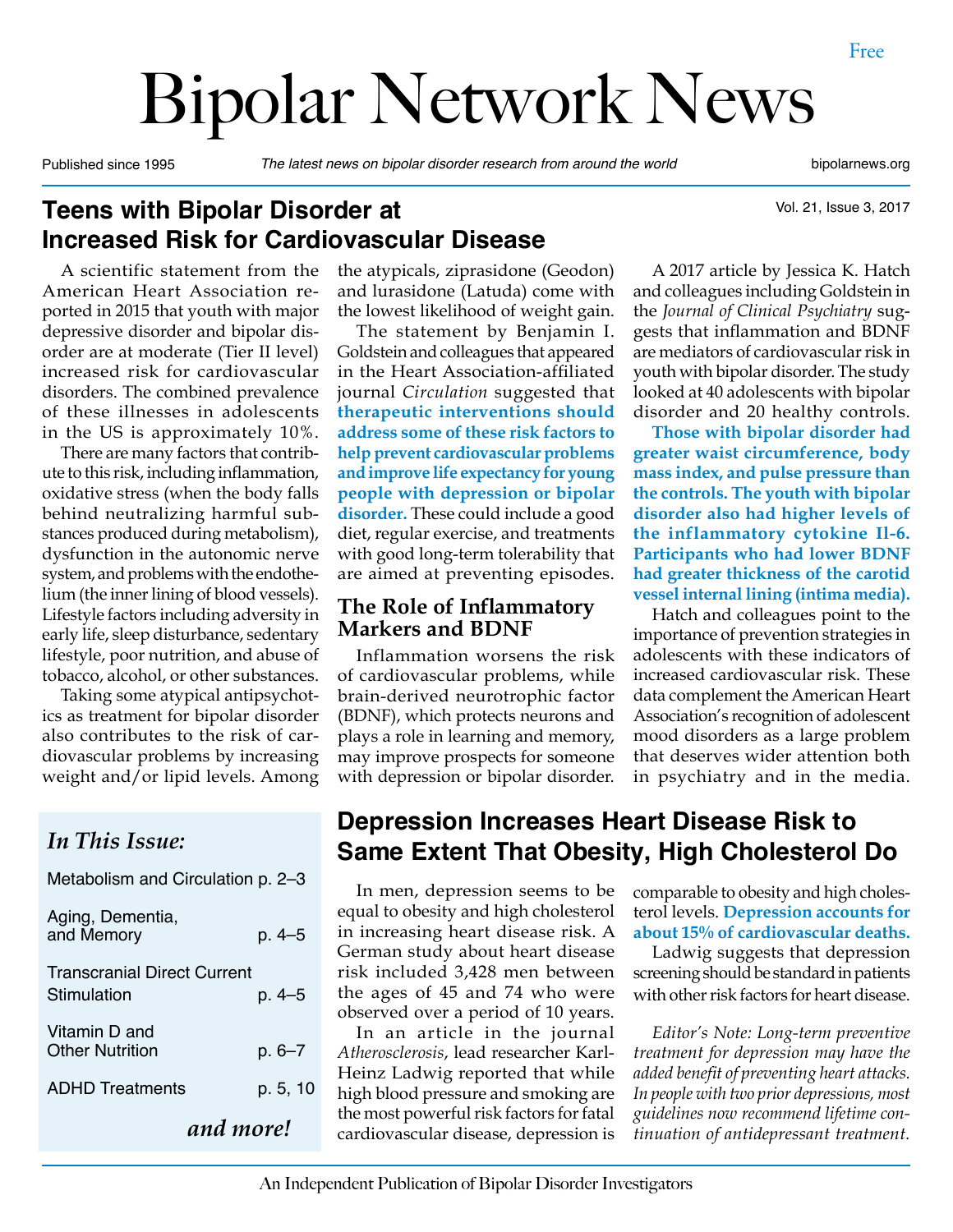#### **In Case Control Study, Two-Thirds of Patients With Severe Depression Had Underlying Metabolic Abnormalities**

A recent study suggests that potentially treatable metabolic abnormalities in the central nervous system may underlie a large proportion of cases of severe, treatment-resistant depression. These abnormalities, such as folate deficiency in the cerebrospinal fluid, are not screened for regularly, as they require a spinal tap to diagnose.

Researchers led by Lisa A. Pan were inspired to assess metabolic function in people with treatment-resistant depres-

Bipolar Network News bipolarnews.org

**Editor-in-Chief**: Robert M. Post, MD **Managing Editor**: Moira McCauley

The *BNN* is published 4–6 times a year by investigators working with patients with bipolar disorder to better understand the long-term course of illness. The newsletter is available free of charge to all who request it.

Although the editors of the *BNN* have made every effort to report accurate information, much of the work detailed here is in abstract or pre-publication form, and therefore cannot be taken as verified data. The *BNN* can thus assume no liability for errors of fact or omission, or lack of balance. Patients should consult with their physicians, and physicians with the published literature, before making any treatment decisions based on information given in this issue or in any issue of the *BNN*.

Dr. Post has consulted on behalf of drug companies including Abbott, Astra Zeneca, Bristol-Myers Squibb, Glaxo-SmithKline, Jansen, and Pfizer.

The opinions expressed in the BNN are solely those of Dr. Post, and do not represent the views of any scientific entity or foundation.

Send any comments or suggestions to: mccauleybcn@gmail.com

**BNN** 5415 W. Cedar Lane Suite 201B Bethesda, MD 20814

To subscribe or unsubscribe, see our website or email us at:

**info@bipolarnews.org**.

Note that we do not accept requests to subscribe friends or family members. Please have them contact us directly.

sion after a young patient with severe, persistent depression who had attempted suicide several times improved dramatically after being diagnosed with a tetrahydrobiopterin deficiency in his cerebrospinal fluid and treated for the deficiency. Tetrahydrobiopterin is critical to the production of monoamine neurotransmitters.

The researchers carried out a casecontrol study of 33 teen and young adult patients who had had treatmentresistant depression since childhood and 16 healthy control participants. **Twenty-one of the 33 patients with severe depression had metabolic abnormalities in their cerebrospinal fluid. Twelve had cerebral folate deficiencies (but no folate deficiency in blood tests).** Those who took folinic acid for at least six weeks (1–2 mg/

kg/day) in addition to their regular medications showed sometimes dramatic improvement in their depression.

Other metabolic issues identified in the patients with severe depression included abnormal levels of acylcarnitine in five patients, low tetrahydrobiopterin intermediates in one, low guanidinoacetate in another, and unusual creatine/ creatinine ratios in three patients. None of the healthy participants had any metabolic abnormality.

While the study, published in the *American Journal of Psychiatry* in 2017, was small, it suggests that the underlying causes of some severe depression cases are going undiagnosed and untreated. The authors suggest that assessment of metabolic function should be more common in cases of severe treatment-resistant depression.

#### **Bipolar Disorder and Diabetes Linked**

A systematic literature review in 2016 showed a definitive link between bipolar disorder and diabetes. **Bipolar disorder almost doubles the risk of diabetes while diabetes more than triples the risk of bipolar disorder.** The article by Ellen F. Charles and colleagues was published in the *International Journal of Bipolar Disorders*.

The review included seven large cohort studies. The studies, based on elderly populations only, examined bipolar disorder and diabetes rates. Charles and colleagues suggested that shared mechanisms could cause both illnesses. New disease models that explain the link between bipolar disorder and diabetes could lead to better treatments.

The review also reported that both bipolar disorder and diabetes were independently associated with risk of cognitive decline and dementia in these elderly individuals. People with diabetes had more brain atrophy on average than others who share their age and gender but did not have diabetes. People with bipolar disorder who also had diabetes and either insulin resistance or glucose intolerance had neurochemical changes in the prefrontal cortex that indicated poor neuronal health. In some cases, these patients also had reduced brain volume in the hippocampus and cortex.

Want to contribute to our work?

Checks to FERMI (The Foundation for Education and Research on Mental Illness) can be sent to our address at left.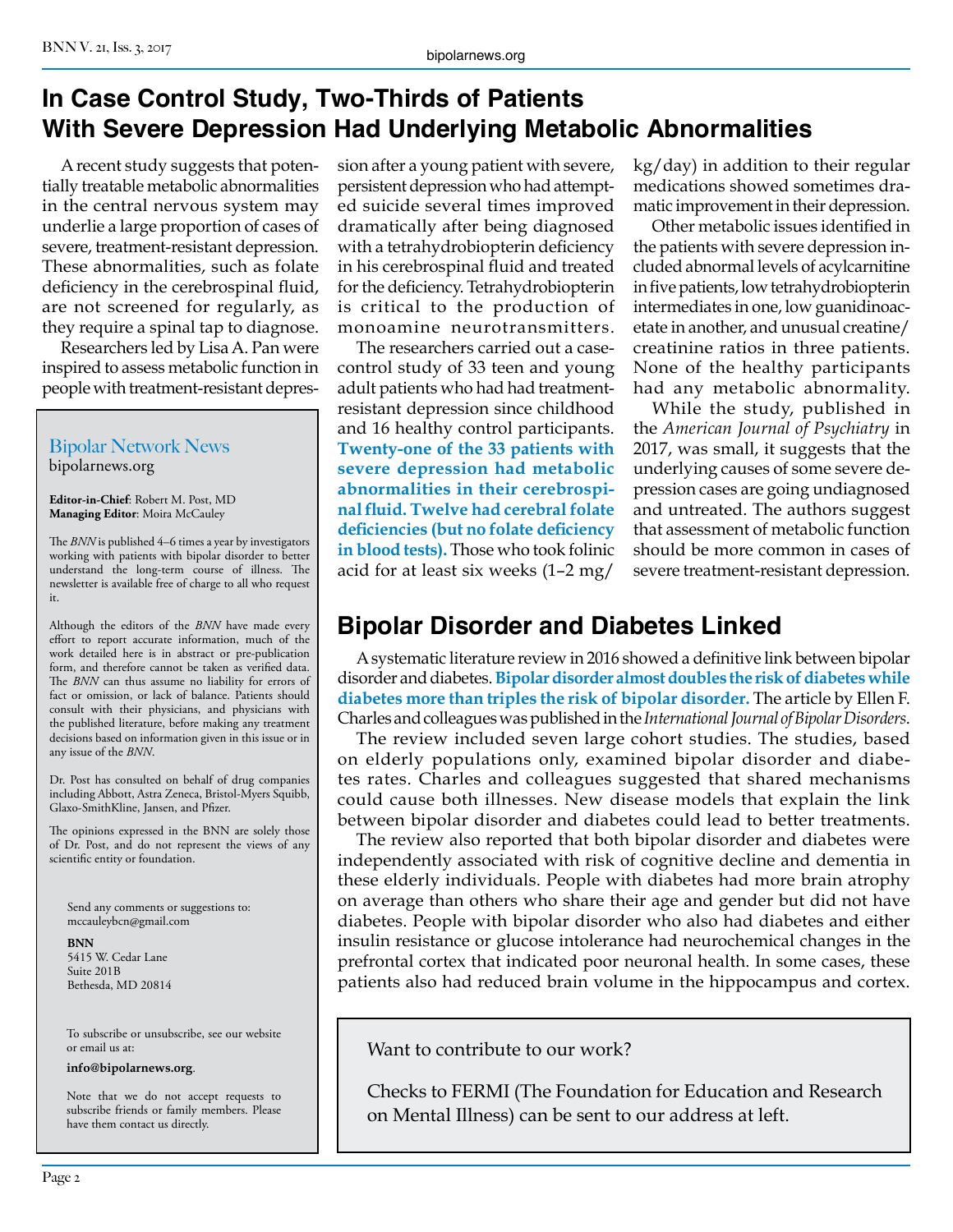#### **Statins Have Many Benefits**

Patients with mood disorders and elevated lipids, cholesterol, or triglycerides can get several benefits by taking statin drugs. **Patients with depression are at increased risk for cardiovascular disease, heart attack, and stroke, and statins can lower these risks.** Statins lower cholesterol and triglycerides.

Compared to women not taking statins, women taking this class of medications have a lower risk of depression. Men taking statins have a lower incidence of depression following a heart attack than men who are not taking statins.

Several studies over the past two decades have suggested that statins can also decrease the incidence of Alzheimer's disease, though a 2017 article by Julie M. Zissimopoulos and colleagues in the journal *JAMA Neurology* suggested the effectiveness of statins in preventing Alzheimer's may depend on the race and gender of the person taking them. People with depression are at increased risk for Alzheimer's.

*Editor's Note: Given these many benefits, it may be a good idea for patients with depression or bipolar disorder and high lipid levels to talk to their physician about whether statins would be a helpful treatment for them.*

#### **Preventing Metformin Side Effects**

Depression is a risk factor for type 2 diabetes, and the drug metformin is a common treatment for diabetes. In a 2016 article in the *Journal of Clinical Psychiatry*, researcher Chittaranjan Andrade suggests ways of minimizing side effects from metformin.

**Gastrointestinal side effects such as nausea, vomiting, abdominal discomfort, flatulence, and diarrhea are common on metformin.** In the article, Andrade writes, "These are less likely to occur with gradual dose uptitration, administration of the drug with meals, and use of a time-release formulation."

Lactic acidosis, a buildup of lactate in the body that can result in muscle pain, burning, and other symptoms, is a rare side effect of metformin. Avoiding prescribing metformin to people with impaired kidney, liver, or cardiac functioning and other risk factors can prevent lactic acidosis.

Vitamin B12 absorption can also be affected by long-term metformin use. Andrade suggests that rather than waiting for a vitamin deficiency to be identified, a proactive approach should be taken. Long-term metformin users could be given an annual intramuscular shot of vitamin B12.

## **Some Drugs for Hypertension Come with Greater Risk of Mood Disorders**

Depression and bipolar disorder have been linked to atherosclerosis, the accumulation of fats, cholesterol, and plaques on the walls of the arteries. There is some evidence that drugs to treat hypertension may contribute to mood disorders. A large study published in the journal *Hypertension* in 2016 suggests that **certain classes of anti-hypertensive drugs, calcium antagonists and beta blockers, may increase risk of mood disorders compared to other treatments for hypertension.**

The study by researcher Angela H. Boal and colleagues used data from a hospital database to identify 144,066 patients between the ages of 40 and 80 who had taken anti-hypertensive drugs for more than 90 days. There was an independent linear connection between receiving a prescription for hypertenstion and being diagnosed with a mood disorder. Patients who took angiotensin-converting enzyme inhibitors or angiotensin receptor blocking drugs had the lowest rates of mood disorder admissions. Those taking calcium antagonists or beta blockers had an increased risk of a mood disorder, while those taking thiazide diuretics and those not taking anti-hypertensive drugs had no change in risk.

### **Marker of Heart Failure May Predict Brain Deterioration**

A protein released into the blood in response to heart failure may be able to predict brain deterioration before clinical symptoms appear. The protein, N-terminal pro-B-type natriuretic peptide (NT-proBNP), is released when cardiac walls are under stress. **High levels of NT-proBNP in the blood are a sign of heart disease. A 2016 Dutch study indicated that high levels of NTproBNP in the blood are also linked to smaller brain volume, particularly small gray matter volume, and to poorer organization of the brain's white matter.**  The study by researcher Hazel I. Zonneveld and colleagues, published in the journal *Neuroradiology*, assessed heart and brain health in 2,397 middle-aged and elderly people with no diagnosed heart or cognitive problems.

Researchers are working to clarify the relationship between cardiac dysfunction and preliminary brain disease, but researcher Meike Vernooij says it is likely cardiac dysfunction comes first and leads to brain damage. Measuring biomarkers such as NT-proBNP may help identify brain diseases such as stroke and dementia earlier and allow for earlier treatment and lifestyle changes that can slow or reverse the course of disease.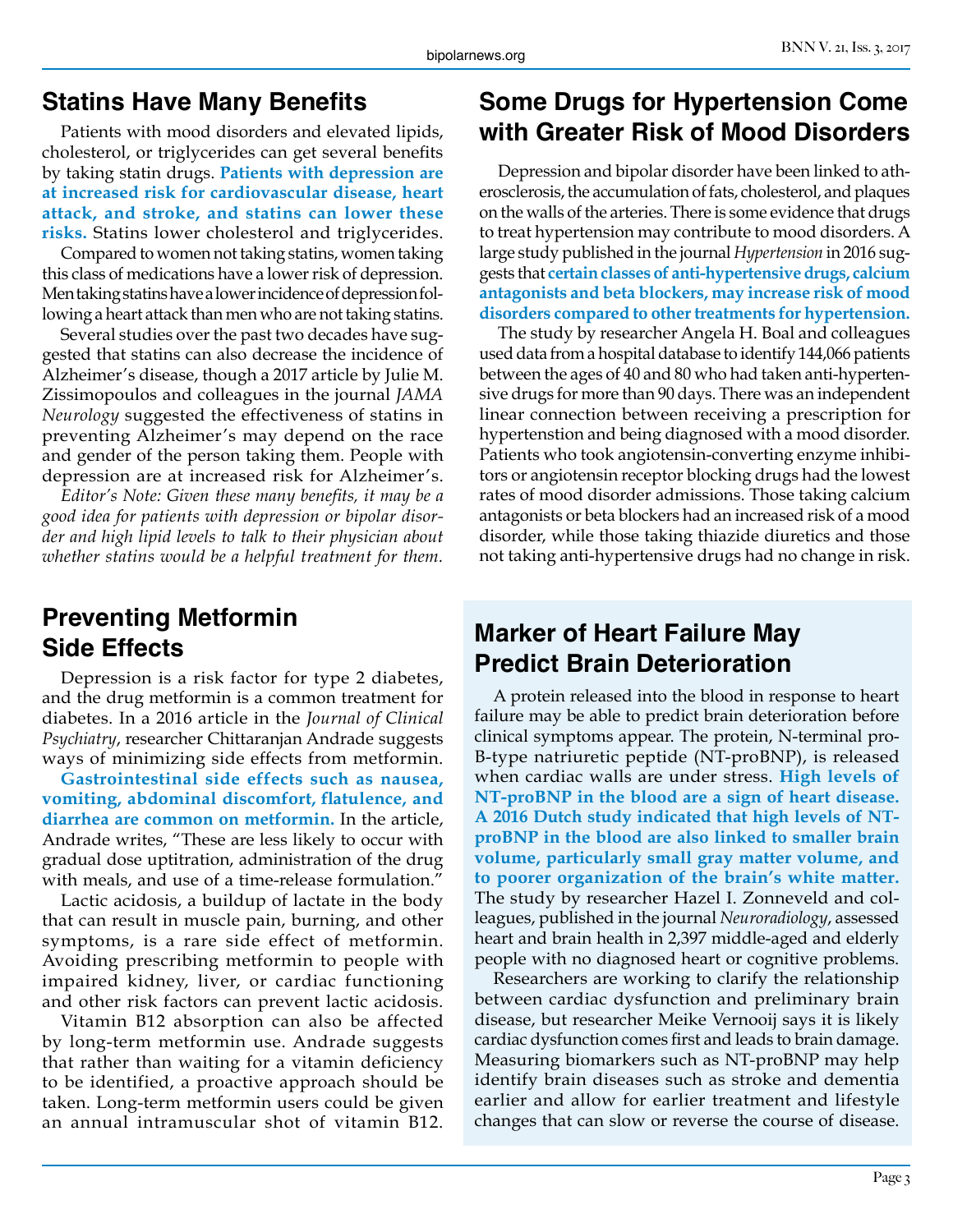## **Antipsychotic Drug Pimavanserin Seems to Reduce Psychosis in People with Alzheimer's**

The antipsychotic drug pimavanserin was approved by the US Food and Drug Administration last year as a treatment for hallucinations and delusions in Parkinson's disease. Now it looks as though it may also help people with Alzheimer's disease. Pimavanserin works differently than other antipsychotic medications—a selective serotonin inverse agonist, it acts at serotonin HT2A receptors to produce effects opposite to those that serotonin would produce at the same receptor.

**In a trial of 181 patients with Alzheimer's and psychotic symptoms, those who received 34 mg/ day of pimavanserin had a significant improvement in psychotic symptoms in six weeks compared to those who received placebo.**

#### **Coenzyme NAD+ Postpones Aging in Mice and Worms**

Aging cells seem to lose their ability to repair DNA, while the mitochondria that power cells also become less reliable. A coenzyme called NAD+ may be able to postpone these changes. NAD+, which is found in all living cells, naturally decreases with age.

A 2016 article by Evandro Fei Fang and colleagues in the journal *Cell Metabolism*  reports that **giving mice and roundworms supplemental NAD+ postponed cell aging and extended the lives of these animals.**

The researchers hope this research might eventually help patients with Alzheimer's and Parkinson's' diseases.

Over 12 weeks of treatment, pimavanserin did not impair cognition, as atypical antipsychotics can do.

Pimavanserin was well tolerated. The most common side effects were falls, urinary tract infections, and agitation. Like other atypical antipsychotics, the drug carries a box warning from the FDA that there is an increased risk of death when the drug is used to treat older people with dementia-related psychosis.

The FDA has designated pimavanserin a breakthrough therapy and is giving it priority review. These designations can speed up the development and review of a drug and are granted when a drug looks like it will be substantially better or safer than existing treatments for a serious condition.

## **NAD+ Supplements May Not Contain Much NAD+**

NAD, or nicotinamide adenine dinucleotide, is found in all living cells. Its oxidized form, NAD+, has become popular as a nutritional supplement following a 2013 Harvard study that suggested it might slow aging in mice. However, commercially available NAD+ supplements may contain less than 100mg of NAD+, when ten times that amount would be required to produce any effect. NAD+ has not been tested in clinical trials.

**Vitamin B3 is a better-tested alternative. A 2016 controlled clinical trial of a type of vitamin B3 called nicotinamide riboside (NR) found that this supplement was safe for humans and increased levels of NAD+.** In the study by Samuel A.J. Trammell and colleagues in the journal *Nature Communications*, single doses of 100mg, 300mg, and 1000mg were all found to be safe. Larger doses increased NAD+ metabolism by greater amounts.

Check with your doctor before taking an NAD+ or vitamin B supplements.

## **Transcranial Direct Current Stimulation Improved Picture-Naming in People with Dementia**

In a study of 12 people with mild Alzheimer's disease or frontotemporal dementia, transcranial direct current stimulation (tDCS) improved the participants' abilities to name an object in a picture more than did a sham stimulation. TDCS is a treatment in which an anode and a cathode electrode placed on the skull are used to deliver a steady low level of electrical current to the brain. There is currently no treatment available to specifically target symptoms of dementia such as forgetting words.

The research by Howard Chertkow and colleagues was presented at the 2017 meeting of the American Academy of Neurology. In the study, participants received either 30 minutes of anodal tDCS targeting the parietal lobe of the brain or a sham stimulation. They also received training in picture-naming. The participants were evaluated before stimulation, at the final stimulation session, two weeks after stimulation, and two months after stimulation. **Compared to those who received the sham stimulation, those who received real tDCS improved at picture naming, and maintained that improvement for two months.**

Those who received tDCS also performed better at naming new pictures not included in the training, and were better able to remember a string of digits than those who got the sham stimulation.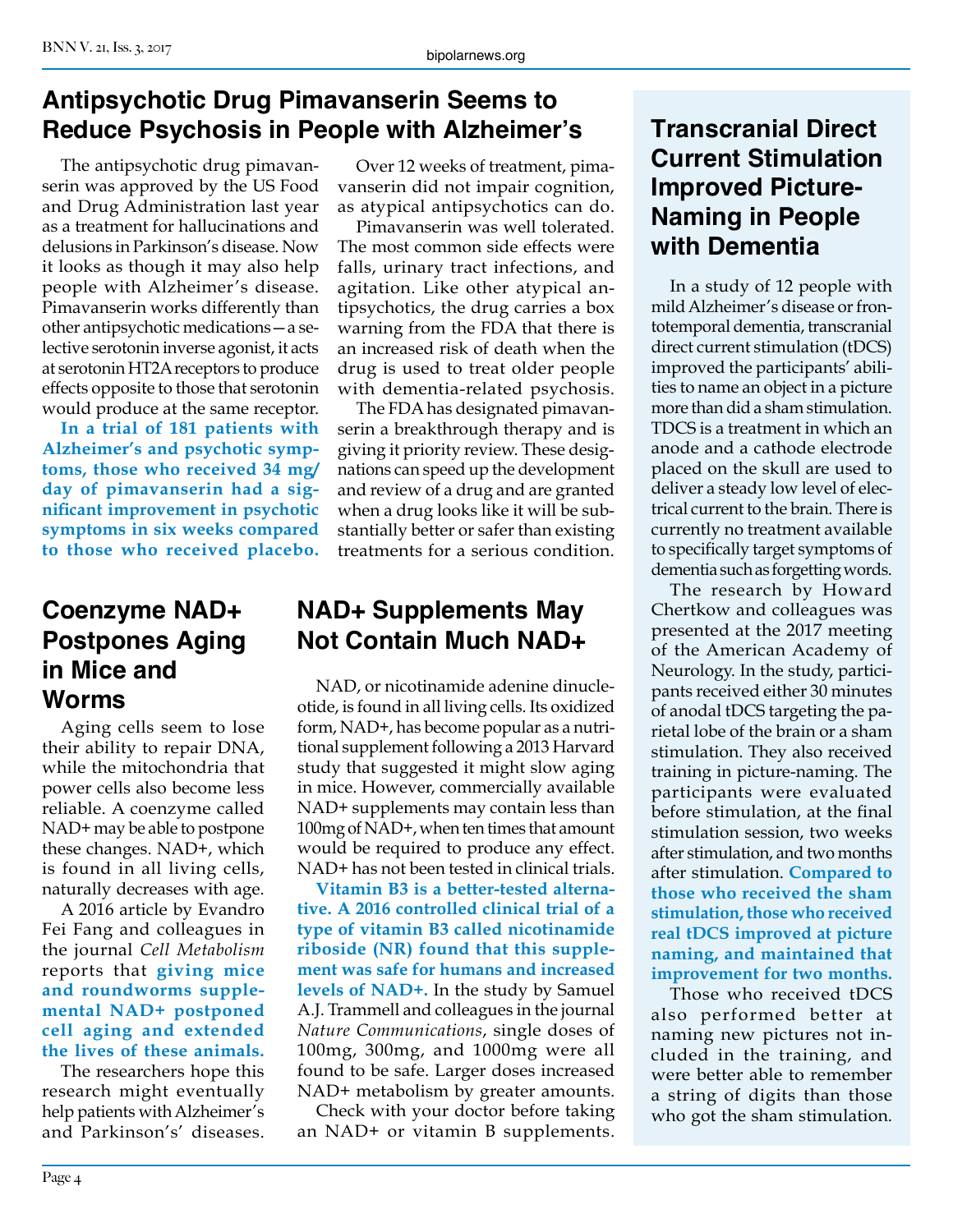#### **Caffeine One of Several Compounds That May Protect Against Dementia**

A 2017 article by Yousuf O. Ali and colleagues in the journal *Scientific Reports* finds that **24 compounds may boost a brain enzyme that protects against dementia. The enzyme, NMNAT2, protects neurons from stress and combats misfolded proteins called tau that form plaques in the brain as people age.**

Ali and colleagues screened 1280 compounds to identify those that might increase NMNAT2 production. Twenty-four of these looked promising, including caffeine and rolipram, an "orphaned drug" once studied as an antidepressant but discontinued in the 1990s. Others with weaker effects on NMNAT2 production included the atypical antipsychotic ziprasidone, cantharidin (a wart-removing substance secreted by blister beetles), fungal metabolite wortmannin, and retinoic acid, a vitamin A derivative. Thirteen of the compounds tested decreased NMNAT2 production.

The researchers followed up the caffeine finding by testing caffeine in mice genetically engineered to produce less NMNAT2. The caffeine administration normalized NMNAT2 production levels in these mice.

Senior researcher Hui-Chen Lu hopes this research will lead to the development of new drugs that can create a chemical blockade against the effects of neurodegenerative illnesses.

### **TDCS May Improve ADHD Symptoms**

Transcranial direct current stimulation (tDCS) is a therapy in which electrodes placed on the skull deliver a steady, low level current to the brain, changing its threshold for electrical activity. Anodal tDCS to the prefrontal cortex can improve working memory. In a small 2017 study in the Journal of Neural Transmission, Cornelia Soff and colleagues found for the first time that tDCS may improve symptoms of attention-deficit hyperactivity disorder (ADHD).

People with ADHD tend to have underactivation of the prefrontal cortex and deficits in working memory. The study randomized 15 young people aged 12–16 (three girls and twelve boys) to receive either real tDCS or a sham stimulation. The anodal tDCS was delivered at 1 mA targeting the left dorsolateral prefrontal cortex for 5 days. **Those participants who received tDCS showed a reduction in inattention, impulsivity, and hyperactivity compared to those who received the sham stimulation.** The effects were more pronounced 7 days after the stimulation, suggesting that tDCS' effects may be longterm. Larger, more definitive trials are needed to clarify the effects of tDCS on ADHD, but these preliminary findings are promising.

#### **Single Dose of Modafinil Improved Memory in People in Remission from Depression**

Modafinil is a wake-promoting medication used to treat narcolepsy, but studies have also shown that it can improve cognition in people with schizophrenia or attention deficit hyperactivity disorder. It may also help people with lingering cognitive difficulties after recovering from a depression. A 2016 article in the journal *Biological Psychiatry* reported that **a single 200mg dose of modafinil improved performance on tests of episodic memory and working memory (but not planning or attention).**

The study by researcher Barbara Sahakian and colleagues included 60 patients who had recently recovered from a depression. They took some cognitive tests to establish a baseline of their performance. A week later, they were given either a placebo or a single dose of modafinil, and two hours later they completed the cognitive tests again. The modafinil group performed better on the memory-related tasks.

While side effects were limited, two participants who received modafinil had sleep disturbances that night.

Longer-term studies are needed to determine whether modafinil is safe and effective if taken over a longer period of time. Cognitive dysfunction can interfere with daily tasks such as work or school and put people at greater risk of relapse, so effective treatments have the potential to greatly improve quality of life for people in remission from depression.

Want to catch up on older articles, change your subscription, or donate to support our work?

Visit our website: **bipolarnews.org**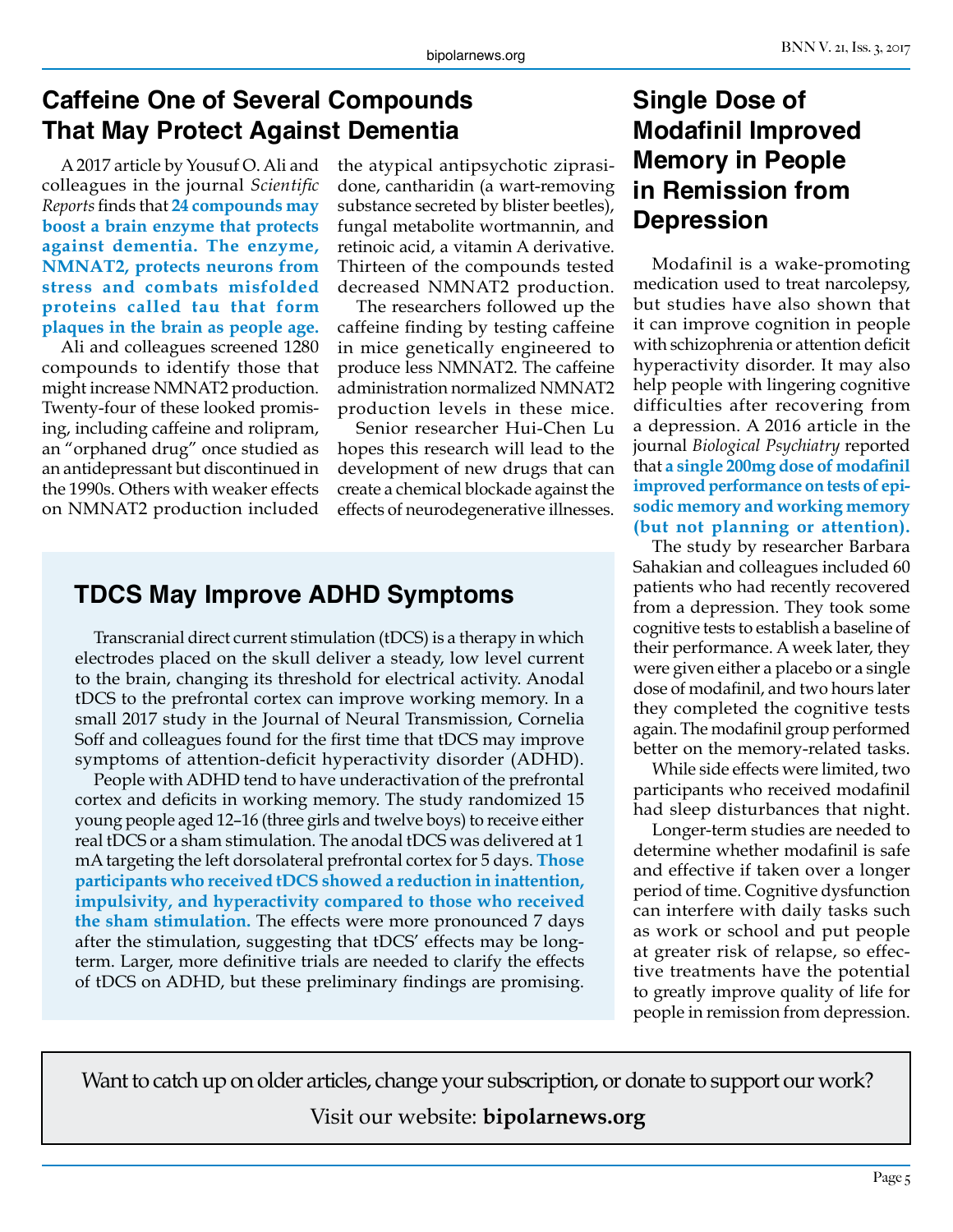#### **Giving Infants Vitamin D Can Reduce Type 1 Diabetes**

A 2001 cohort study in Finland showed that giving vitamin D supplements to infants may reduce their risk for type 1 diabetes. The data for the study, by Elina Hyppönen and colleagues in the journal *The Lancet*, came from 10,366 people born in 1966. Their mothers were part of a medical registry that collected information on vitamin D given to children during the first year of their lives.

Of the 10,366 people in Hyppönen's study, 81 had been diagnosed with type 1 diabetes by the end of 1997. Those participants who were given vitamin D supplements during their first year of life were less likely to be diagnosed with type 1 diabetes than other participants. **Those who regularly took the recommended dose at the time, 2000 IU daily, during their first year of life had significantly lower diabetes rates 33 years later.**

### **High-Dose Vitamin D May Improve Cognition More Than Low-Dose Vitamin D**

Vitamin D deficiency has been associated with dementia and cognitive decline, but supplements may help. **In a study of 82 healthy individuals with low vitamin D levels, high-dose vitamin D supplements (4000 IU/day) improved visual/nonverbal memory more than did low-dose vitamin D supplements (400 IU/day) over 18 weeks.**

The 2017 study took place in Canada, where short winter days can make it more difficult to get sufficient levels of vitamin D from sunlight. The higher-dose supplements raised blood levels of vitamin D compared with the lower-dose supplements.

Those who received the higher doses performed better at tests of visual memory such as the Pattern Recognition Memory Task and the Paired Associates Learning Task, but their performance on tests of verbal memory was not significantly different from those in the lower-dose group. This suggests that higher vitamin D levels are particularly important to visual/nonverbal memory.

The study by Jacqueline A. Pettersen was published in the journal *Experimental Gerontology*.

## **Dutch Study Links Low Vitamin D to Bipolar Disorder**

A 2016 study in the Netherlands found that **people with bipolar disorder are more likely to have vitamin D deficiency than the general population.** Vitamin D deficiency has been linked to other psychiatric disorders including schizophrenia and unipolar depression. Poor diet and lack of exposure to sunlight can put someone at risk for vitamin D deficiency.

The study, led by Remco Boerman and published in the *Journal of Clinical Psychopharmacology*, included 118 adults with bipolar disorder, 149 with schizophrenia, and 53 with schizoaffective disorder. More than 30% of these participants had deficient levels of vitamin D. Only 15% had optimum levels of the vitamin. More than 22% of the participants with bipolar disorder were deficient in vitamin D, while close to 35% of those with schizophrenia and schizoaffective disorder were deficient.

Study participants had vitamin D levels that were 25% lower than those of the white Dutch population, and vitamin D deficiency was 4.7 times more common in those with psychiatric disorders than the general Dutch population.

The authors suggested screening people with bipolar disorder, schizophrenia, and schizoaffective disorder for low levels of vitamin D.

#### **Vitamin D Deficiency Linked to Depression, But Supplements Helped**

A review article in the *Journal of Affective Disorders* in 2017 summarized findings linking vitamin D to depression. Researcher Gordon B. Parker and colleagues found an association between low vitamin D levels and depression. They also found that **vitamin D supplements improved treatment in people with clinical depression and vitamin D deficiency.**

*Editor's Note: Vitamin D supplements are an obvious recommendation*  for people who are deficient. What has not yet been resolved is whether *vitamin D is helpful to people who are depressed but not vitamin D deficient.* 

*In a 2013 study in the* Australian and New Zealand Journal of Psychiatry, *Nayereh Khoraminya and colleagues suggested that a 1500 IU dose of vitamin D3 combined with the selective serotonin reuptake inhibitor (SSRI) antidepressant fluoxetine was more effective than fluoxetine plus placebo in depressed patients who were not necessarily deficient in vitamin D.*

## **Parents with Mood Disorders:**

See our last page for information on our Child Network. Enrolled parents can rate their children's symptoms on a weekly basis, tracking them over time and sharing with their child's physician.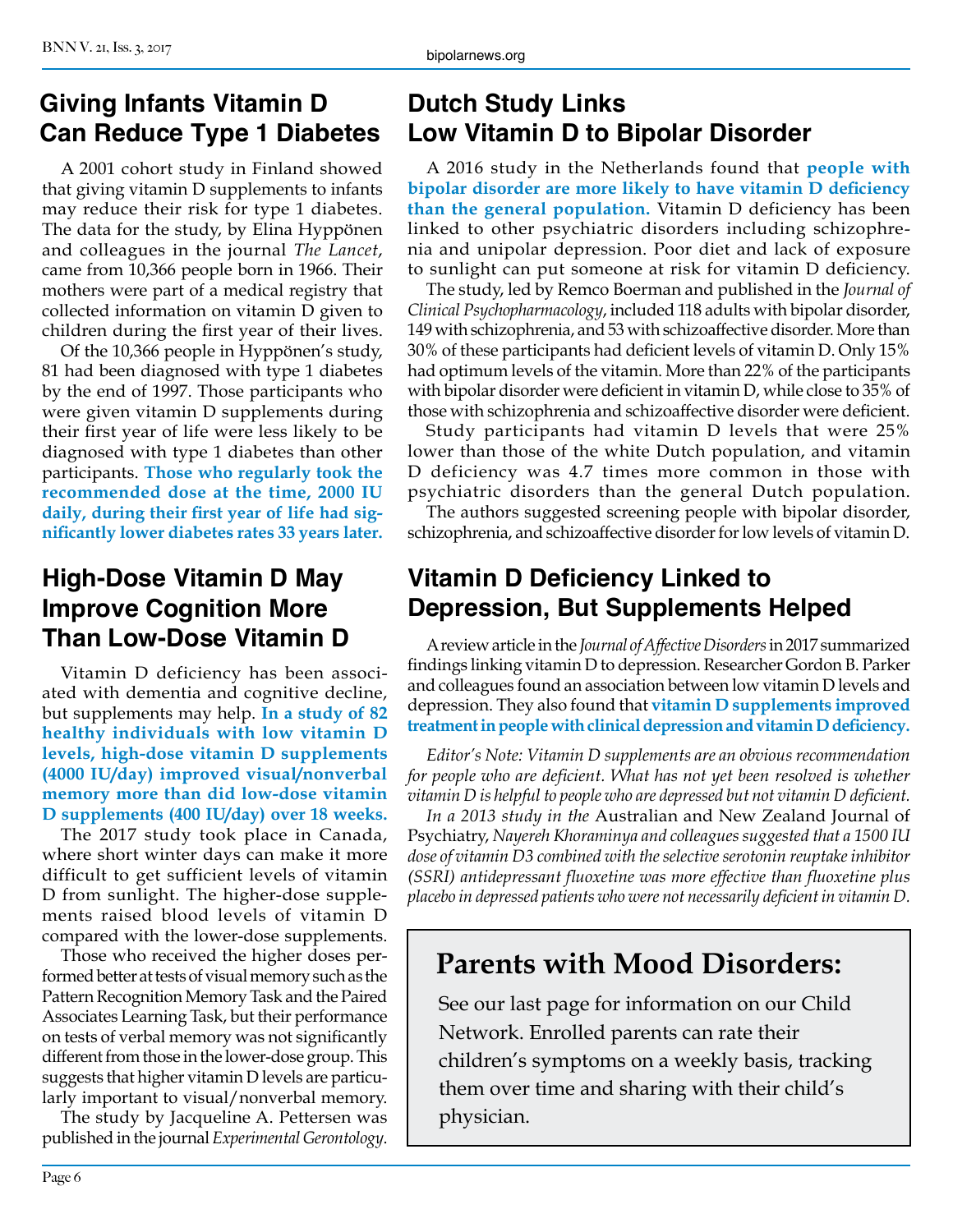#### **Concentrated Blueberry Juice Daily Improves Brain Function**

A small study in the journal *Applied Physiology, Nutrition, and Metabolism* showed an improvement in cognitive function, bloodflow to the brain, and brain activation in older people who drank concentrated blueberry juice every day for 12 weeks.

The 26 participants were healthy adults between the ages of 65 and 77. People who consumed more than 5 daily servings of fruits and vegetables were excluded from the study. Twelve participants consumed 30mL (less than a quarter cup) of the concentrated juice each day, while the other 14 received a daily placebo instead.

The participants did a variety of cognitive tests before and after the study period. Magnetic resonance imaging (MRI) scans collected information about bloodflow and brain function during these tests.

**Participants in the blueberry juice group showed statistically significant increases in brain activity by the end of the study compared to those in the placebo group.** The study was led by researcher Joanna Bowtell.

#### **Eating Fresh Fruits and Veggies Can Improve Feelings of Well-Being**

A couple weeks of consuming extra fresh fruits and vegetables can improve well-being, according to a 2017 study of 171 young adults. **Those who were given two extra daily servings of carrots, kiwis, apples, or oranges reported increases in vitality and motivation after only two weeks.**

Interestingly, participants who received text reminders to eat more produce or \$10 vouchers to pay for fruits and vegetables did not see the same improvements as those who were given servings of produce directly. Those who got texts or vouchers were more likely to cook extra vegetable servings or mix them into other meals rather than eating additional raw produce.

The authors led by Tamlin Conner suggested that institutional settings such as schools, dormitories, childcare centers, hospitals, and workplaces could make fresh fruits and vegetables easily available to improve general well-being.

### **In Mice, Vitamin B3 (Niacin) Prevents Glaucoma**

A study published in the journal *Science* in 2017 reports that **adding vitamin B3 to the drinking water of mice prevented them from developing glaucoma. Glaucoma is an age-related condition in which pressure inside the eye damages retinal ganglion cells, the neuronal cells that connect the eye to the brain.**

Age contributes both to the buildup of pressure within the eye and to the vulnerability of the neuronal cells to damage. Vitamin B3 seemed to correct the latter problem.

The study by Pete A. Williams and colleagues compared mice with an inherited risk of glaucoma to control mice. Williams and colleagues found that a molecule called NAD that keeps cells functioning normally declined with age, reducing the reliability of the neurons' energy metabolism.

Vitamin B3 boosted the metabolic reliability of the aging neuronal cells. This helped the cells resist damage from mounting pressure in the eye.

Williams and colleagues also found that a single application of gene therapy with the gene NMNAT1 also prevented glaucoma in the mice. NMNAT1 is the gene for an enzyme that makes NAD from vitamin B3. Gene therapy via an injection in the eye has been approved to treat some rare human eye disorders.

The researchers hope to eventually test vitamin B3 treatment in people with glaucoma and other neurodegenerative disorders.

*Editor's Note: Vitamin B3 may be beneficial for other conditions as well. High-dose niacin (500 mg and up) is a prescription treatment for high cholesterol, and especially the combination of high cholesterol and high triglycerides (blood fats). Niacin may also prevent hardening of the arteries and second heart attacks in men with heart or circulatory problems, and improve diabetes (type 1 and 2). There is some evidence that vitamin B3 can also improve symptoms of osteoarthritis, such as joint stiffness, pain, and swelling. In addition, people who consume more niacin have a lower risk of Alzheimer's disease, though it is not clear that taking niacin supplements can prevent the illness.*

**It's now faster and easier to join the Child Network! See page 11**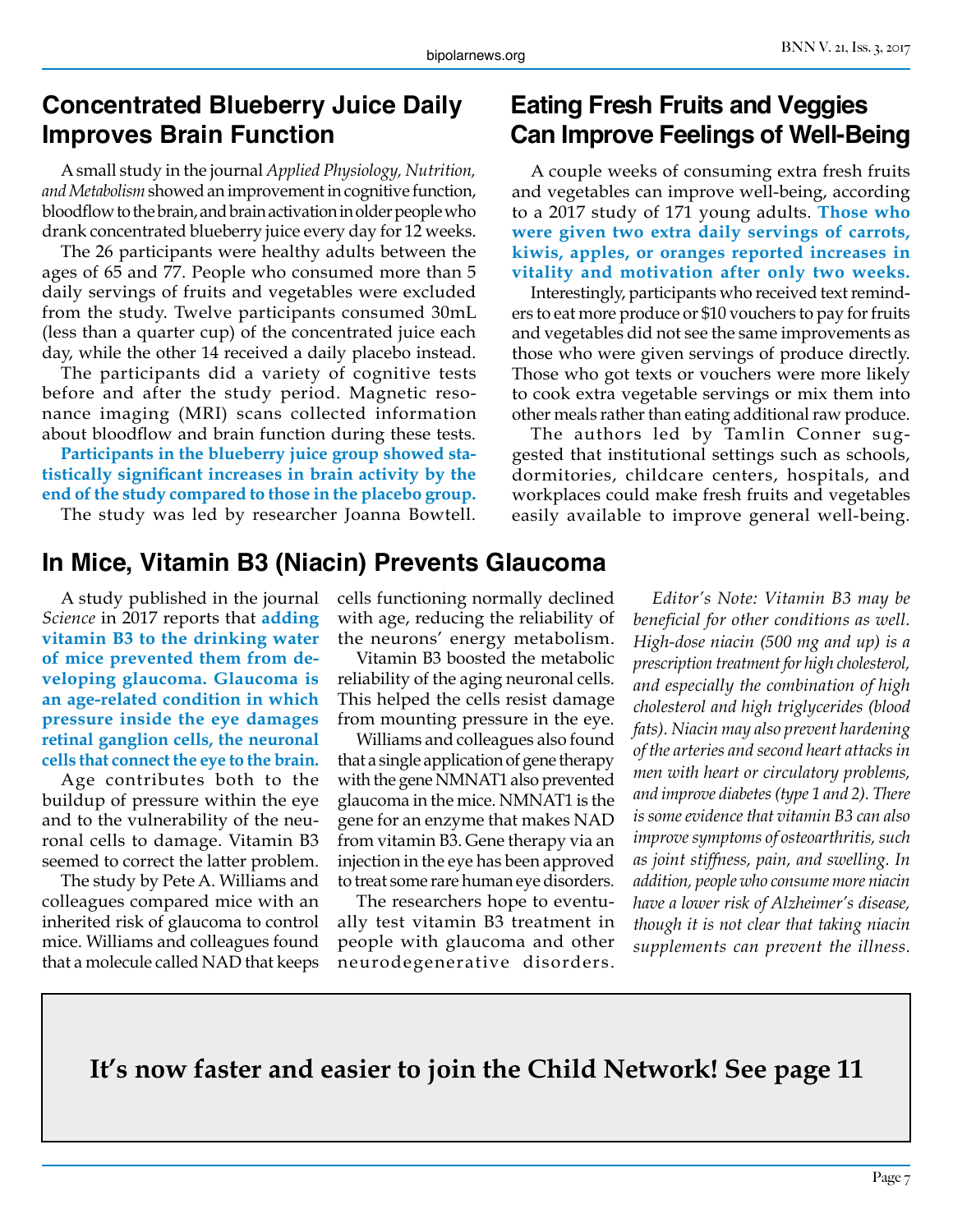#### **Following Collisions, High School Football Players with No Signs of Concussion May Still Have Neurological Impairment**

In a small 2014 study in the *Journal of Neurotrauma*, researcher Thomas M. Talavaga and colleagues reported that repeated head trauma that did not produce concussion symptoms was still associated with neurocognitive and neurophysiological changes to the brain in high school football players.

The longitudinal study tracked 'collision events' experienced by 11 teens who played football at the same high school. The young men also completed neurocognitive testing and magnetic resonance imaging (MRI) scans of their brains over time.

The researchers expected to see the participants fall into two categories: those who had no concussions and normal neurological function, and those who had at least one concussion and subsequent neurological changes. **They ended up observing a third group: young men who had not exhibited concussion symptoms, but nonetheless had measurable changes to their neurological functioning, including impairments to visual working memory and altered activation of the dorsolateral prefrontal cortex.** Young men in this last group

had had more collisions that impacted the top front of the head, directly above the dorsolateral prefrontal cortex.

The authors suggest that the discovery of this third category mean that some neurological injuries are going undetected in high school football players. The players who are injured in this way are not likely to seek treatment, and may continue playing football, risking more neurological brain injury or brain damage with subsequent collisions.

#### **Breathing-Focused Yoga and Meditation Improved Depression**

A 2016 article in the *Journal of Clinical Psychiatry* reports that Sudarshan Kriya yoga, a breathing-based meditation intervention, improved depression in people who had had an inadequate response to antidepressants.

In the study by researcher Anup Sharma and colleagues, 25 participants were randomized to either receive the breathing-based meditation training right away or be put on a waitlist to receive the training later. **After two months, those who received the intervention showed improvement in depression scores compared to those on the waitlist. The intervention also reduced anxiety.**

### **Breathing in Through the Nose Enhances Judgment and Memory**

A 2016 study published in the *Journal of Neuroscience* reported that the rhythm of breathing changes electrical activity in the brain and can improve emotional judgments and recall. Breathing in through the nose seemed to produce benefits compared to breathing out or to breathing in through the mouth.

Participants more easily identified a fearful face if they viewed it while breathing in. They also had an easier time remembering objects they observed while breathing in. The effects were not seen if the participants breathed through their mouth.

The researchers, led by Christina Zelano, reported that **there was a major difference in brain activity in the amygdala and hippocampus during inhalation versus exhalation.** Breathing in, in addition to stimulating the olfactory cortex responsible for smell perception, seems to activate the entire limbic system, the emotional center of the brain.

Want to catch up on older articles, change your subscription, or donate to support our work?

Visit our website: **bipolarnews.org**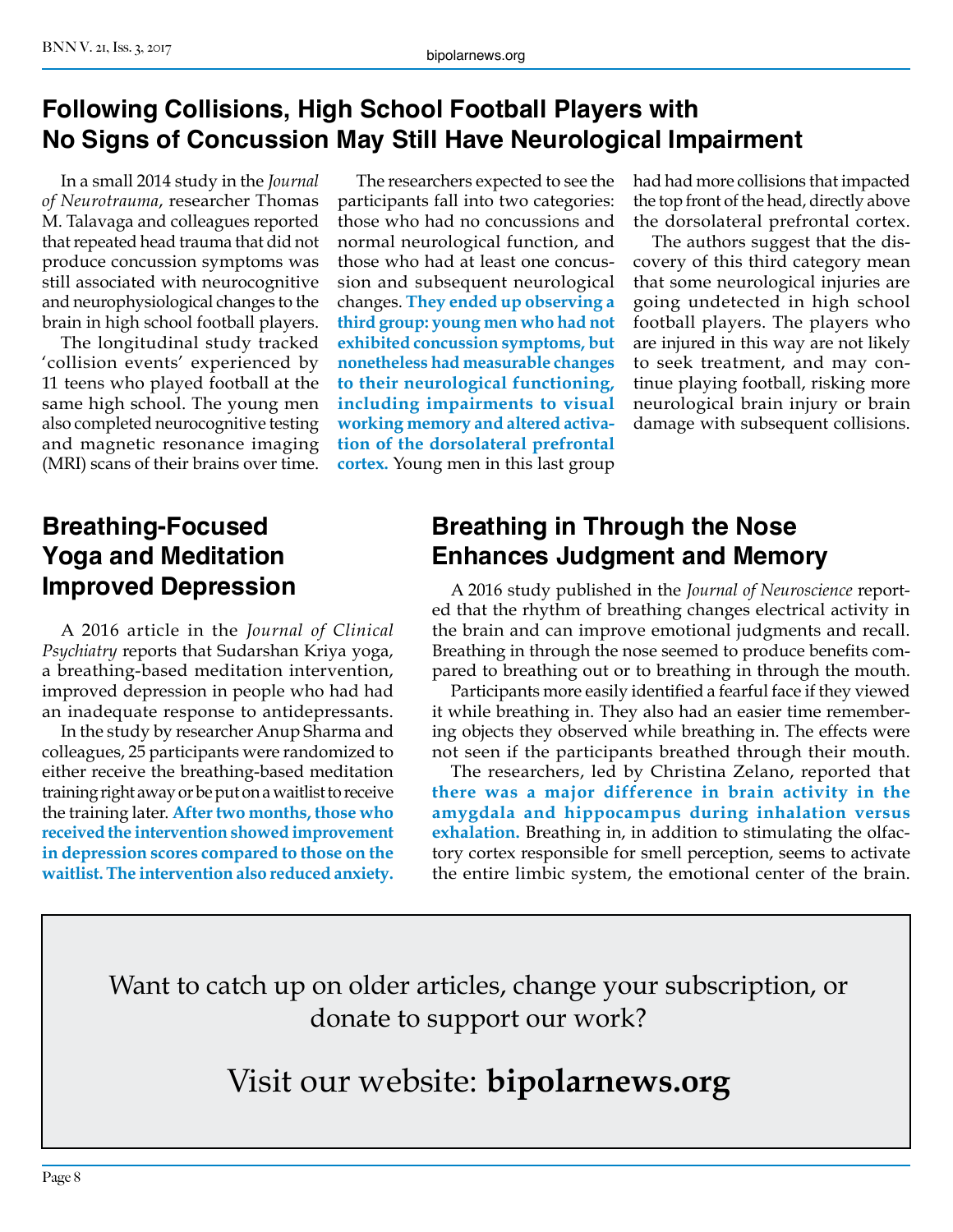#### **Short Telomeres Associated with Family Risk of Bipolar Disorder**

Telomeres are bits of genetic material at the end of each strand of DNA that protect chromosomes as they replicate. Short telomeres have been linked to aging and a variety of medical and psychiatric diseases. Stress and depressive episodes can shorten telomeres, while treatment with lithium can lengthen them.

Telomere length is a heritable trait, and a 2017 study by researcher Timothy R. Powell and colleagues suggests that shorter telomeres are a familial risk factor for bipolar disorder.

The study, published in the journal *Neuropsychopharmacology*, compared the telomere lengths of 63 people with bipolar disorder, 74 of their immediate relatives (49 of whom had no lifetime psychiatric illness, while the other 25 had a different mood disorder), and 80 unrelated people with no psychiatric illness. **The well relatives of the people with bipolar disorder had shorter telomeres than the unrelated healthy volunteers.** 

Relatives (both well and not) and people with bipolar disorder who were not being treated with lithium both had shorter telomeres than people with bipolar disorder who were being treated with lithium.

Another finding was that longer telomeres were linked to greater volume of the left and right hippocampus, and improved verbal memory on a test of delayed recall. This study provides more evidence that taking lithium increases the volume of the hippocampus and has neuroprotective benefits for people with bipolar disorder.

#### **Traumatic Events in Childhood Linked to Shorter Telomeres**

Telomeres are bits of DNA at the end of chromosomes that protect the DNA as it replicates. Shorter telomeres have been linked to aging and increases in multiple types of medical and psychiatric disorders. A 2016 article in *PNAS, the Proceedings of the National Academy of Sciences of the United States of America,* reported that cumulative life adversity and particularly stressful or traumatic events in childhood, predict shorter telomere length.

The study by Eli Puterman and colleagues included 4,590 individuals from the US Health and Retirement Study who reported stressful events that had experienced. A single experience of adversity was not linked to short telomeres, but lifetime cumulative adversity predicted 6% greater odds of having shorter telomeres. This result was mainly explained by adversity that occurred in childhood. **Each stressful or traumatic event in childhood increased the odds of short telomeres by 11%.** These were mostly social or traumatic experiences rather than financial stresses.

# **It's now faster and easier to join the Child Network!**

The consent form for the Child Network has been simplified. If you previously tried to sign up and gave up in frustration, please try again. The new consent form is much easier to complete.

The Child Network is a study designed to evaluate how children with mood disorders are being treated for their illness. Parents who enroll in the study complete an online checklist of their child's symptoms once a week using a secure web-based system. Parents of children aged 2–12 who have mood or behavioral problems should consider joining. See page 11 for more information.

As a benefit, parents can print out a chart of their child's symptoms and responses to treatment to show the children's physician. This should facilitate early recognition and treatment of a range of common psychiatric disorders that begin in childhood.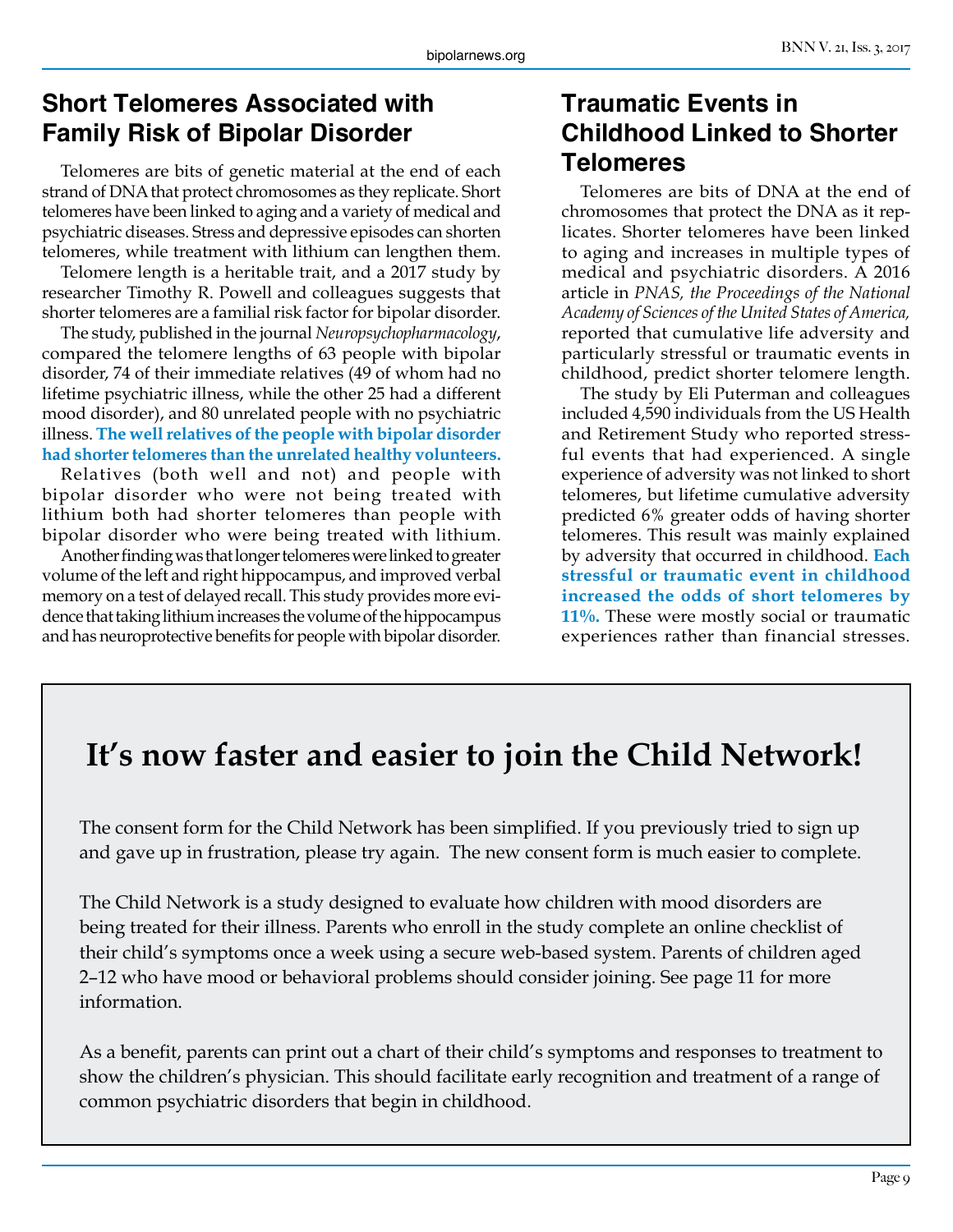## **Methylphenidate Does Not Cause Mania When Taken with a Mood Stabilizer**

Methylphenidate is an effective treatment for attention-deficit hyperactivity disorder (ADHD). Ritalin may be the most commonly recognized trade name for methylphenidate, but it is also sold under the names Concerta, Daytrana, Methylin, and Aptensio. A 2016 article in the *American Journal of Psychiatry* reports that **methylphenidate can safely be taken by people with bipolar disorder and comorbid ADHD as long as it is paired with mood-stabilizing treatment.**

The study was based on data from a Swedish national registry. Researchers led by Alexander Viktorin identified 2,307 adults with bipolar disorder who began taking methylphenidate between 2006 and 2014. Of these, 1,103 were taking mood stabilizers including antipsychotic medications, lithium, or valproate, while 718 were not taking any mood stabilizing medications.

Among those who began taking methylphenidate without mood stabilizers, manic episodes increased over the next six months. In contrast, patients taking mood stabilizers had their risk of mania decrease after beginning treatment with methylphenidate.

Viktorin and colleagues suggest that 20% of patients with bipolar disorder may also have ADHD, so it is not surprising that 8% of patients with bipolar disorder in Sweden receive a methylphenidate prescription.

Mood-stabilizing drugs can worsen attention and concentration, so methylphenidate treatment can be helpful if it can be done without increasing manic episodes. However, Viktorin and colleagues suggest that due to the risk of increasing mania, anyone given a prescription for methylphenidate monotherapy should be carefully screened to rule out bipolar disorder.

The researchers confirmed that taking methylphenidate for ADHD while taking a mood stabilizer for bipolar disorder is a safe combination.

#### **Systematic Review Finds Bupropion is Effective for ADHD in Young People**

A 2016 systematic review by Qin Xiang Ng in the *Journal of Child and Adolescent Psychopharmacology* found that the antidepressant bupropion (Wellbutrin) can improve attention deficit hyperactivity disorder (ADHD) in children and adolescents.

The review identified 25,455 studies of bupropion for ADHD, but only six included children. All six studies showed that bupropion improved ADHD symptoms in children and adolescents. Head-to-head trials of bupropion and methylphenidate (one of the most common medications to treat ADHD, which most people know by the name Ritalin) found the drugs had similar efficacy rates, although a large double-blind, placebo-controlled multicenter study found that bupropion had a smaller effect size than methylphenidate.

In terms of side effects, methylphenidate was more likely to cause headaches than bupropion, but otherwise the drugs were similar.

Ng suggests that **bupropion should be considered for the treatment of ADHD in children and adolescents, but more large trials of the drug are needed.** Bupropion may also help children whose ADHD appears alongside conduct, substance abuse, or depressive disorders.

## **Some Antacids Cause Kidney Damage with No Prior Symptoms**

Commonly used antacids such as Prevacid, Nexium, Prilosec, and Protonix can impair kidney function, according to a 2017 article in the journal *Kidney International*. These drugs, known as proton pump inhibitors or PPIs, should not be taken long-term without monitoring of kidney function. Other antacids that work by blocking histamine H2 receptors do not interfere with kidney function but may not work as well as PPIs.

Researcher Yan Xie and colleagues found that **more than half of people who developed chronic kidney damage while taking PPIs showed no earlier acute signs of kidney dysfunction, meaning there may not be signs of kidney function loss until the damage is irreversible.** Xie and colleagues suggest that patients and doctors should be more vigilant about monitoring the use of these medications, since waiting for outward signs of declining kidney function is not a reliable way of detecting damage.

More than 15 million Americans use prescription PPIs to reduce gastric acid, bringing relief to heartburn, ulcers, and acid reflux. Millions more buy PPIs over the counter without consulting a doctor about their use.

The study analyzed Department of Veterans Affairs data from 125,596 new users of PPIs and 18,436 new users of H2 blockers. Acute, reversible symptoms of kidney damage, such as reduction in the urine being cleared from the body, fatigue, and swelling of the legs and ankles were seen in less than 20% of the PPI users. However, more than half of those who developed chronic kidney damage and end-stage renal disease never showed these warning signals beforehand. In contrast, only 7.67% of those taking H2 blockers had chronic kidney disease without acute symptoms, and 1.27% had end-stage renal disease, when kidneys can no longer clear waste from the body, and dialysis or a kidney transplant is required.

Xie and colleagues suggest carefully monitoring kidney function in people taking PPIs, even when there are no outward signs of problems. They also suggest carefully evaluating whether PPIs are necessary, since the risk of kidney damage is serious.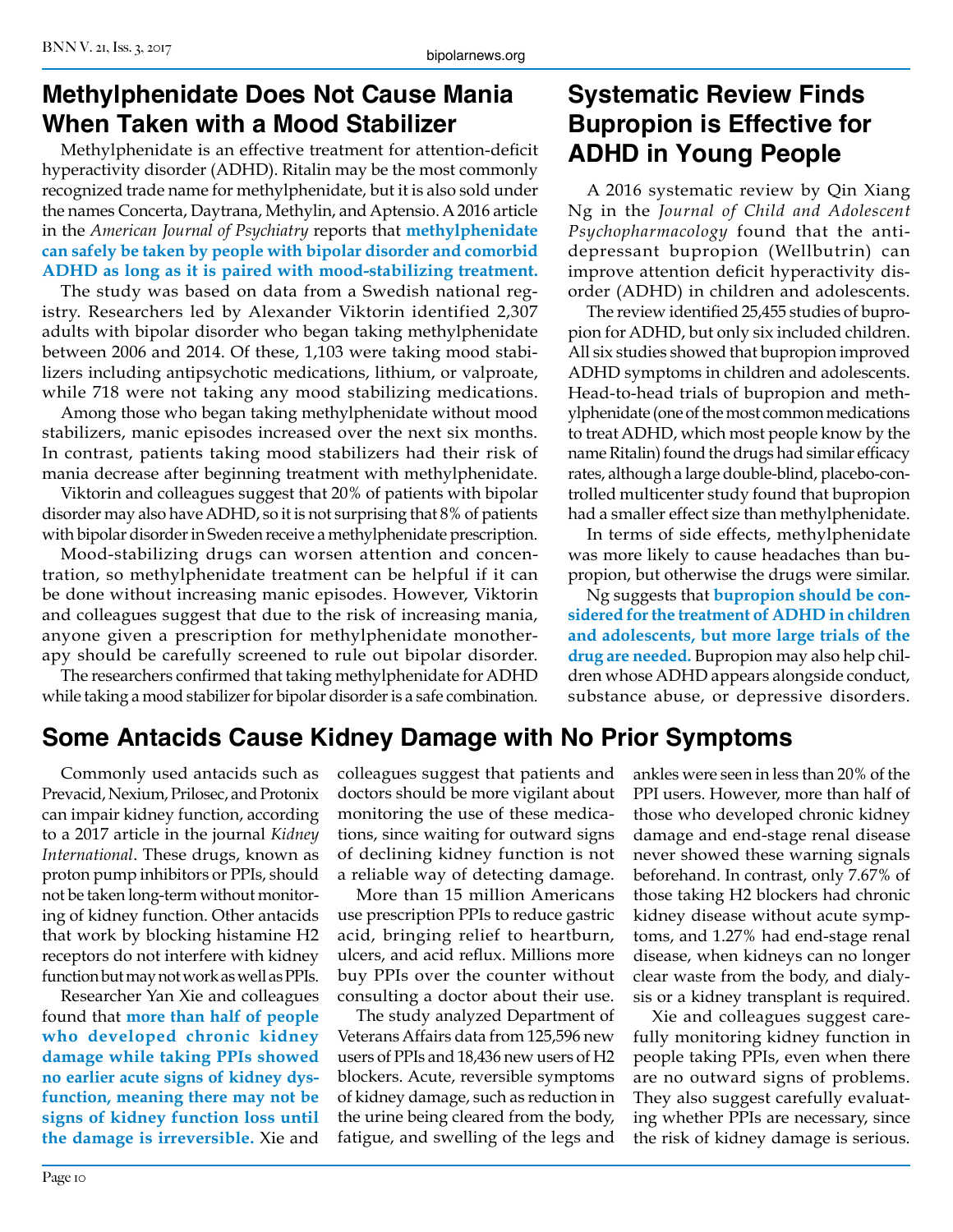#### **Is Your Child at Risk for a Mood Disorder? Join the Child Network!**

74% of children who have a parent with bipolar disorder (Axelson et al. 2015) and 80% of those who have a parent with unipolar depression (Weissman et al. 2006) will develop a major psychiatric illness upon long-term follow up. These illnesses, including depression, anxiety, oppositional behavior, substance abuse, often go unrecognized for long periods of time.

#### **Joining the Child Network could help families and doctors identify these illnesses earlier.**

**The Child Network is specifically for parents of children ages 2 to 12 who are at high risk for a mood disorder or have symptoms of a mood disorder. Parents assess their child weekly using a secure website.** There is also a short demographic questionnaire and a more detailed symptom checklist to be filled out once a year. The network will collect information about which treatments children are already taking, how effective they are, and for which children.

We believe that this network will be helpful to its participants. Parents will be able to print out the ongoing weekly ratings in a graphic form so that the child's symptoms and responses to any treatments they receive over time can easily be visualized (as illustrated below).



**0 - Severity None:** None

**1 - Severity Mild/Infrequent**: Minimal impact on usual roles

**2 - Moderate Symptoms/Often:** Definitely some dysfunction in usual roles **3 - Severe Symptoms/Much of the Time:** Major dysfunctions in usual roles

We hope that this brief description of the Child Network study helps to orient you to its purpose. Please urge parents to use this new tool. Visit **bipolarnews.org** and click on the tab for the Child Network or go directly to http://bipolarnews.org/?page\_id=2630 to learn more about the Child Network and to access the informed consent documents.

Thank you for your time and interest in the Child Network.

Robert M. Post, MD and Michael Rowe, PhD Bipolar Collaborative Network, and Robert L. Findling, MD, MBA, Principal Investigator This research study is IRB approved by the Johns Hopkins University School of Medicine Research Study, Principal Investigator: Robert L. Findling, MD, MBA , IRB Study #00026940